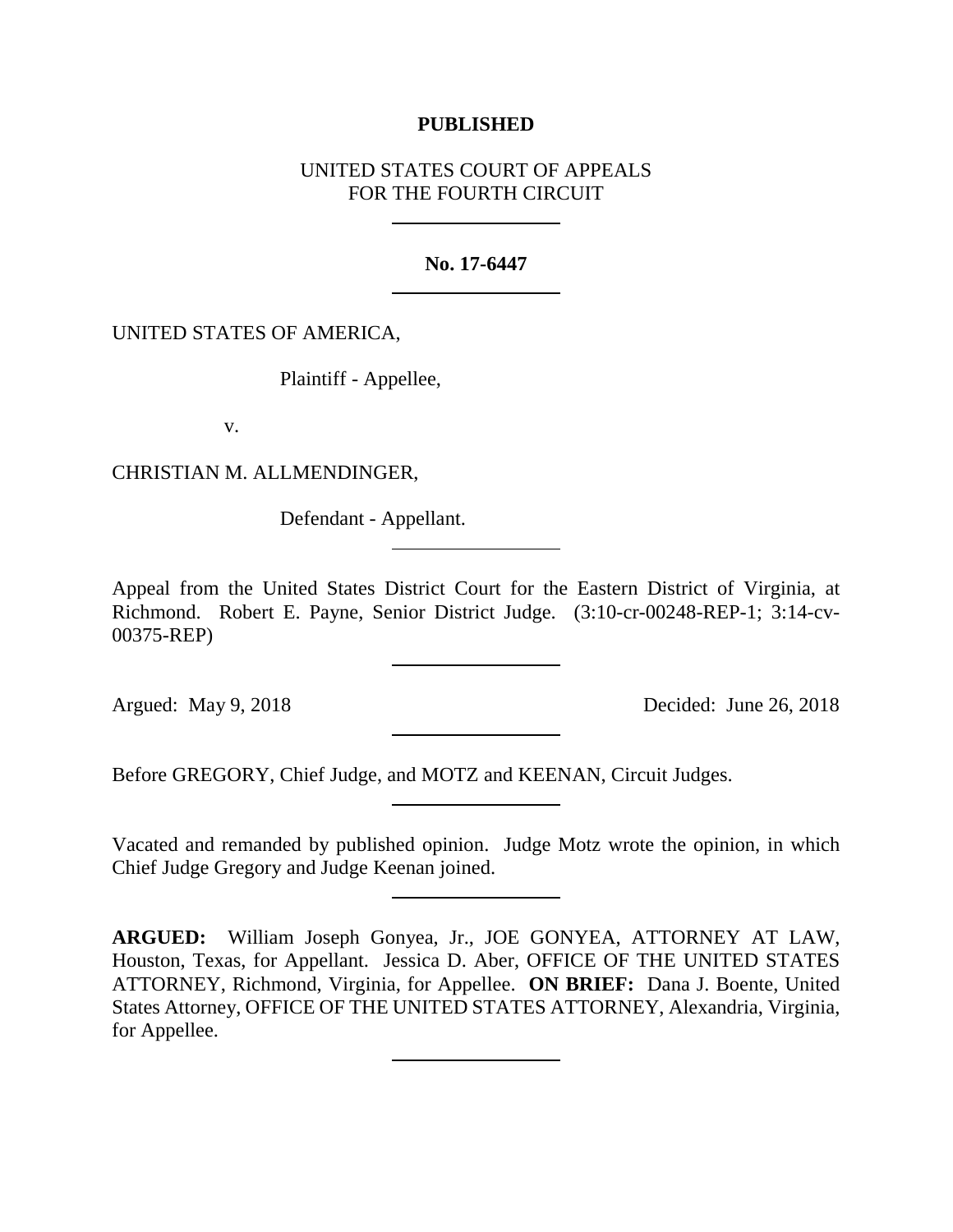#### DIANA GRIBBON MOTZ, Circuit Judge:

Christian M. Allmendinger was convicted and sentenced for money laundering and other crimes relating to a fraudulent investment scheme. *United States v. Allmendinger*, 706 F.3d 330, 333 (4th Cir. 2013). On direct appeal, his counsel failed to raise a significant and obvious issue that, if raised, likely would have resulted in the reversal of Allmendinger's money laundering convictions. In the present proceedings under 28 U.S.C. § 2255, the district court found that this failure did not amount to ineffective assistance of counsel. Allmendinger appeals. For the reasons set forth within, we disagree and so vacate the judgment of the district court and remand for further proceedings consistent with this opinion.

#### I.

Allmendinger and an associate founded a company known as "A & O," which sold interests in life insurance policies to investors. Allmendinger hired Adley Abdulwahab to help market A & O's products; Abdulwahab subsequently joined A & O as a partner. When marketing these products, Allmendinger and Abdulwahab "lied about many critical facts" and misrepresented their company's "size, staff, and record of earning returns for its investors." *Allmendinger*, 706 F.3d at 333–34. They also misappropriated millions of dollars for their personal benefit. The fraudulent scheme ultimately collapsed, causing A & O's investors to lose roughly \$100 million. *Id.* at 333.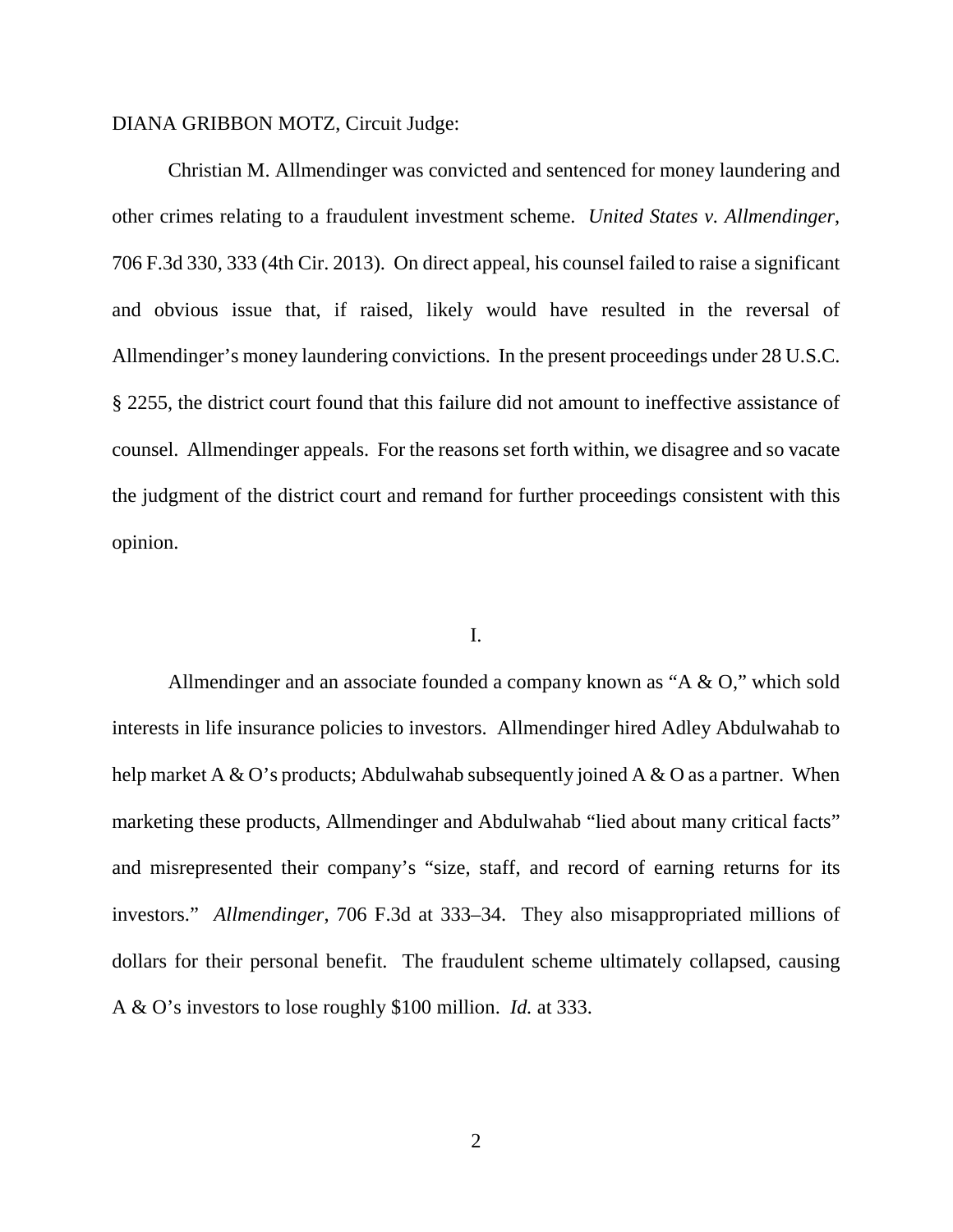A grand jury indicted Allmendinger and Abdulwahab for various crimes related to these actions. *Id.* at 335.<sup>[1](#page-2-0)</sup> They proceeded to separate trials. In the first trial, a jury found Allmendinger guilty of mail fraud, conspiracy to commit mail fraud, securities fraud, conspiracy to commit money laundering, and — of particular importance here — two counts of money laundering. *Id.* at 336. In the second trial, a jury found Abdulwahab guilty of mail fraud, conspiracy to commit mail fraud, securities fraud, conspiracy to commit money laundering, and money laundering. *Id.* at 336 n.3.

The same district court judge sentenced both Allmendinger and Abdulwahab. Allmendinger received a sentence of 540 months' imprisonment, well within the Sentencing Guidelines advisory range (life imprisonment capped by a statutory maximum of 1,500 months). *Id.* at 337–38. The judge sentenced Abdulwahab to 720 months' imprisonment. *United States v. Abdulwahab*, 715 F.3d 521, 528 (4th Cir. 2013). Both defendants appealed.

Allmendinger noted his appeal in November 2011, and we heard oral argument in December 2012. Allmendinger's appellate counsel made four principal arguments. First, counsel claimed that the district court had violated Allmendinger's Fifth Amendment rights by altering the superseding indictment mid-trial. *Allmendinger*, 706 F.3d at 338–340. Second, counsel contended that the sentence was substantively unreasonable. *Id.* at 343– 44. Third, counsel maintained that the sentence was procedurally unreasonable, because the district court erred in calculating the amount of loss attributable to Allmendinger under

<span id="page-2-0"></span><sup>&</sup>lt;sup>1</sup> Prior to the trials, the grand jury returned a superseding indictment against both men. *Allmendinger*, 706 F.3d at 335.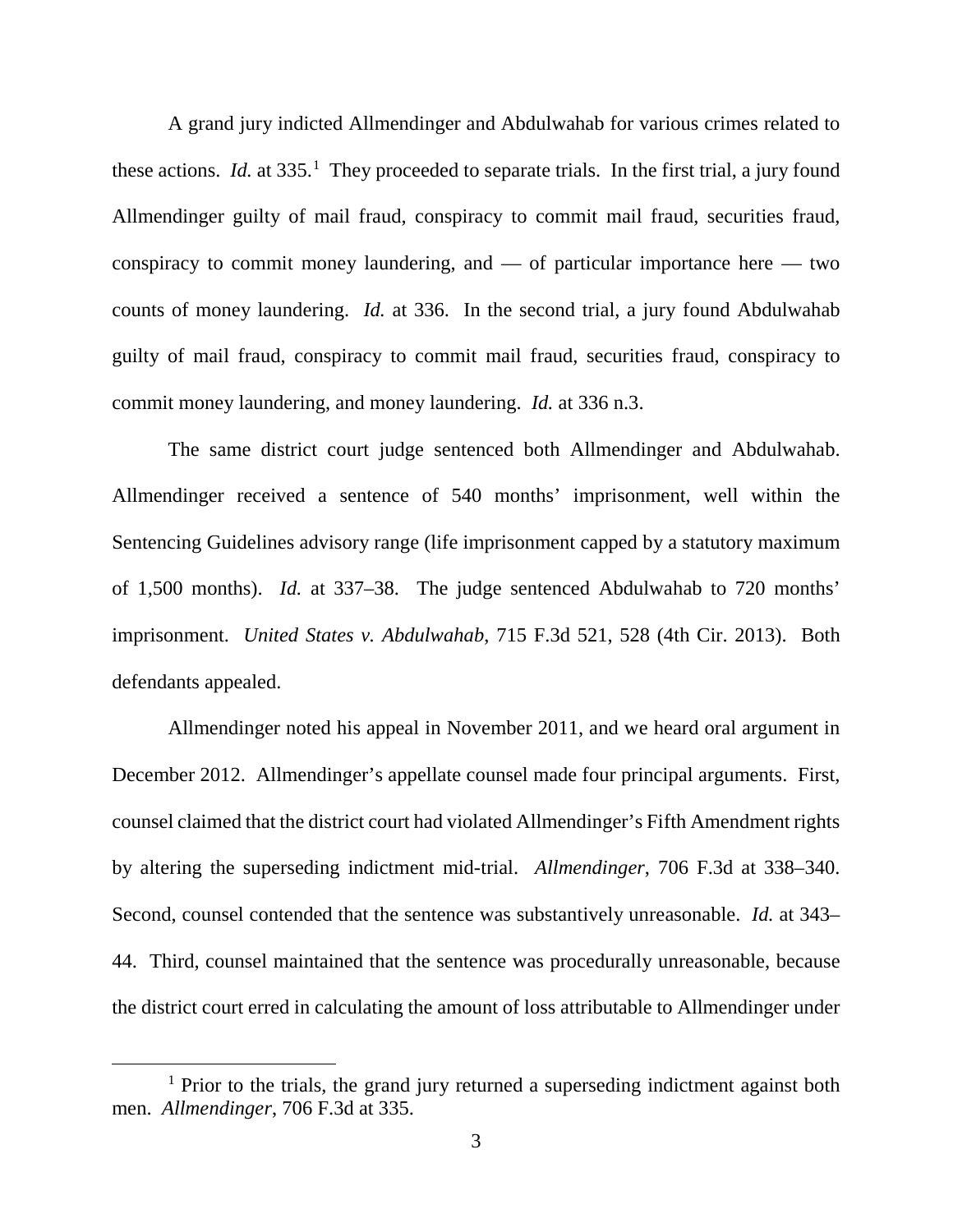the Guidelines. *Id.* at 340–43. Fourth, counsel asserted that the sentence was also procedurally unreasonable because the sentencing court failed to address Allmendinger's argument that the sentence created an unwarranted disparity with the sentences of similarly situated defendants. *Id.* at 343. We rejected all of these arguments and affirmed both the conviction and sentence in an opinion issued on January 23, 2013. *Id.* at 344.

On January 29, 2013, we heard oral argument in Abdulwahab's companion appeal. His appellate counsel raised an issue not addressed in Allmendinger's appeal, namely, that the "merger problem" identified in *United States v. Santos*, 553 U.S. 507 (2008), barred Abdulwahab's money laundering convictions. We agreed. *Abdulwahab*, 715 F.3d at 529– 32. Accordingly, we reversed Abdulwahab's money laundering convictions, vacated his sentence, and remanded for resentencing. *Id.* at 535. On remand, the district court imposed the same sentence. *See United States v. Abdulwahab*, 2016 WL 2349109, at \*2 (E.D. Va. May 3, 2016).

Allmendinger, represented by new counsel, then filed this § 2255 action, claiming, *inter alia*, that his original appellate counsel provided ineffective representation by failing to raise the merger problem. The district court ordered that counsel to respond and, in a sworn declaration, appellate counsel explained that he had "specifically considered" raising the merger problem on appeal but decided not to, for strategic reasons. In particular, he "did not believe this issue, even if successful, would ultimately lead to a reduction of Mr. Allmendinger's sentence," and counsel did not want to "risk detracting from other issues that [he] believed had a greater likelihood, if successful, of significantly reducing" the sentence. In appellate counsel's view, "[s]imply obtaining the reversal of a single count or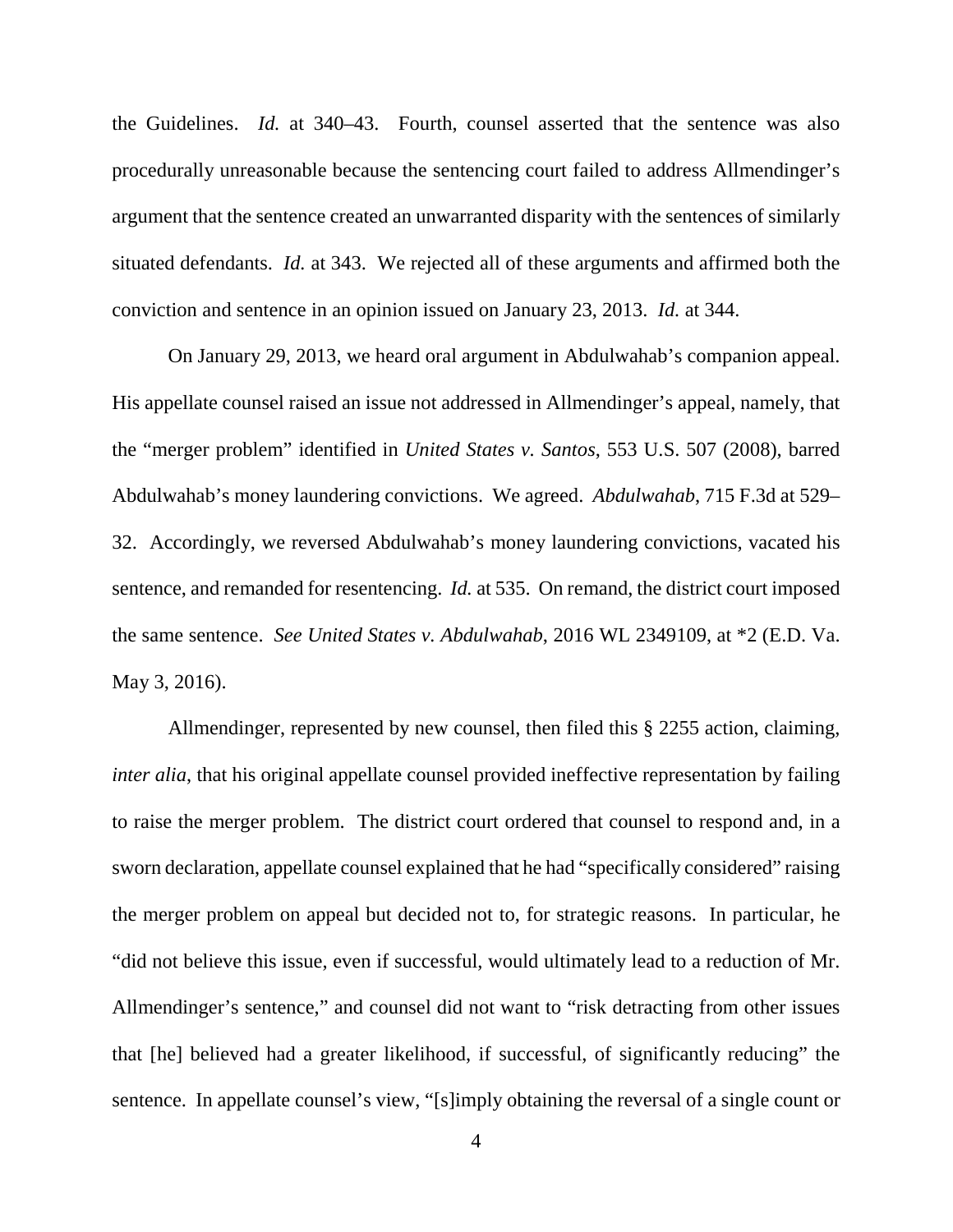two in a fashion that in all likelihood would not impact the sentence was not . . . a desirable outcome." Rather, counsel "wanted to focus the Court of Appeals on what [he] believed to be the strongest grounds for appeal that might result in the reversal of all counts or could have a significant impact on the sentence."

The district court denied habeas relief, rejecting Allmendinger's ineffective assistance claim. The court agreed that a merger problem existed and opined that, had Allmendinger's appellate counsel raised the issue on direct appeal, we would have overturned the money laundering convictions. Nonetheless, the district court concluded that failure to raise this issue did not amount to ineffective assistance because Allmendinger failed to meet either prong of the two-pronged test for performance and prejudice, as required by *Strickland v. Washington*, 466 U.S. 668 (1984).

As to the performance prong, the district court found that appellate counsel's failure to assert the "merger problem" constituted a "reasonable tactical decision." The court explained that reversal of the money laundering convictions "would have had no impact" on Allmendinger's sentence. For largely the same reason, the court held that Allmendinger also had failed to establish prejudice under the second prong because, even absent the money laundering charges, the court "could — and would — have sentenced him again to 540 months of imprisonment."

Habeas counsel timely noted this appeal. We granted a Certificate of Appealability on the question of "whether Allmendinger's appellate counsel rendered ineffective assistance in failing to present an argument premised on the merger problem articulated in *United States v. Santos*, 553 U.S. 507 (2008)."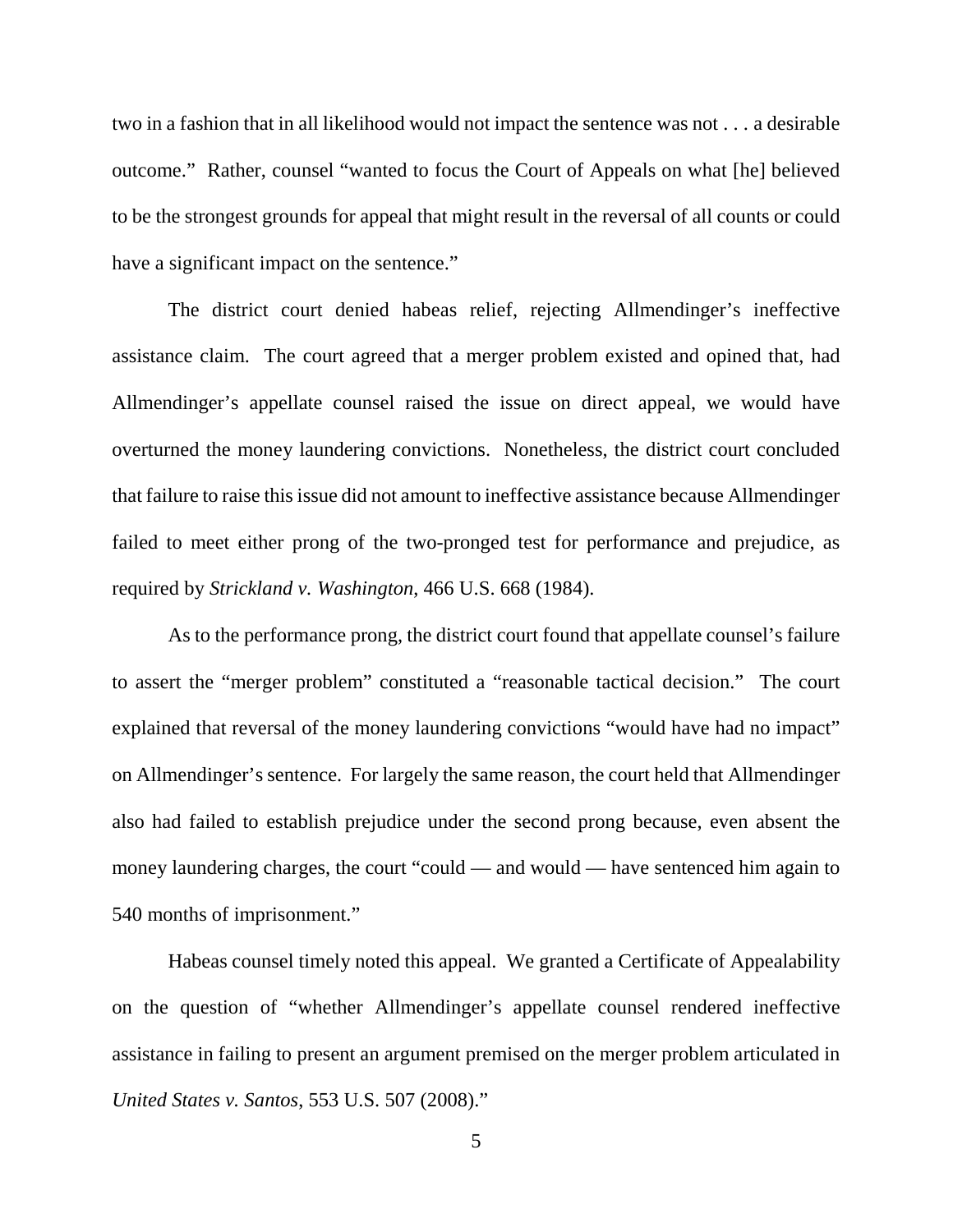"Th[e] right to effective assistance of counsel extends to require such assistance on direct appeal . . . ." *Bell v. Jarvis*, 236 F.3d 149, 164 (4th Cir. 2000) (en banc). "In order to establish a claim that appellate counsel was ineffective for failing to pursue a claim on direct appeal, [a petitioner] must normally demonstrate" both deficient performance, meaning "that his 'counsel's representation fell below an objective standard of reasonableness' in light of the prevailing professional norms," and prejudice, meaning "that 'there is a reasonable probability that, but for counsel's unprofessional errors, the result of the proceeding would have been different.'" *Id.* (quoting *Strickland*, 466 U.S. at 688, 694). "Whether counsel's performance was constitutionally adequate is a mixed question of law and fact which we review *de novo*." *Savino v. Murray*, 82 F.3d 593, 598 (4th Cir. 1996).

### II.

Under the first *Strickland* prong, Allmendinger must show that his appellate counsel's performance was deficient. With respect to performance, "[e]ffective assistance of appellate counsel does not require the presentation of all issues on appeal that may have merit." *United States v. Mason*, 774 F.3d 824, 828–29 (4th Cir. 2014) (internal quotation marks and citation omitted). Indeed, "winnowing out weaker arguments on appeal and focusing on those more likely to prevail . . . is the hallmark of effective appellate advocacy." *Smith v. Murray*, 477 U.S. 527, 536 (1986) (internal quotation marks and citation omitted). But appellate counsel may render deficient performance by failing to raise "issues [that] are clearly stronger than those presented." *Mason*, 774 F.3d at 829 (internal quotation marks and citation omitted); *see also Mayo v. Henderson*, 13 F.3d 528,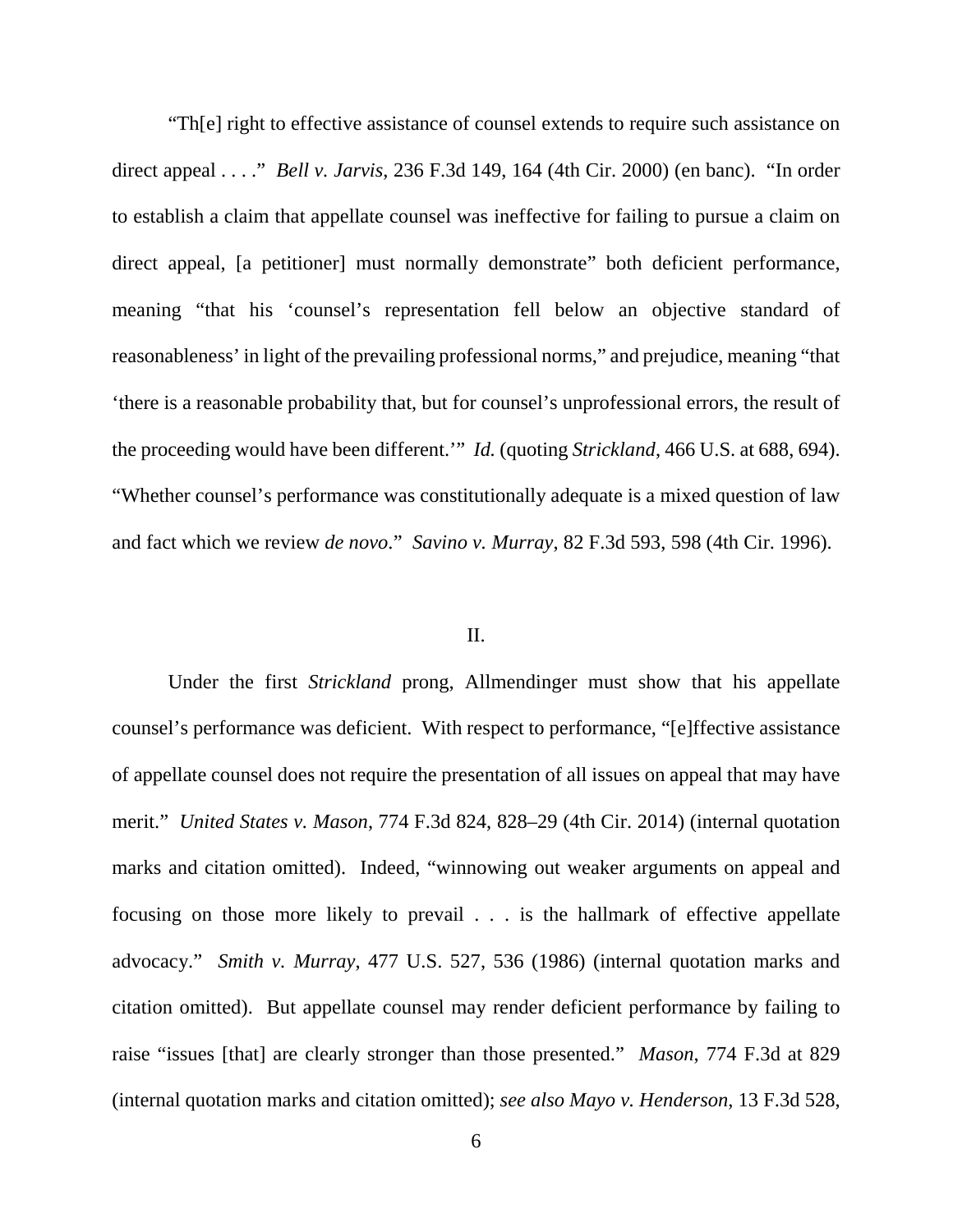533 (2d Cir. 1994). The ineffective assistance inquiry therefore requires a court to compare the strength of an issue not raised on direct appeal (here, the merger problem) with the strength of arguments that were raised. *See Mason*, 774 F.3d at 829.

We start by examining the issue not raised on direct appeal — the merger problem — and then consider the issues appellate counsel did raise. We focus on the reasonableness of appellate counsel's conduct viewed as of the time of that conduct. *See Strickland*, 466 U.S. at 690.

#### A.

When a defendant's crime involves the use of "money transactions to pay for the costs of the illegal activity," the government cannot use those same money transactions to also "prosecute the defendant for money laundering." *United States v. Halstead*, 634 F.3d 270, 279 (4th Cir. 2011). This is known as a merger problem. As we have held, a merger problem occurs when the government attempts to convict a defendant of "money laundering for paying the 'essential expenses of operating' the underlying crime." *Id.* (quoting *Santos*, 553 U.S. at 528 (Stevens, J., concurring)). In contrast, no merger problem arises "when the financial transactions of the predicate offense are different from the transactions prosecuted as money laundering." *Id.* at 279–80.

In *Abdulwahab*, we held that a merger problem existed with respect to the money laundering counts against Abdulwahab. For that reason, we reversed Abdulwahab's money laundering convictions. *Abdulwahab*, 715 F.3d at 529–32. Our decision in *Abdulwahab*  signals that the same problem exists with respect to the money laundering counts against Allmendinger, because the counts against both men rested on commission payments that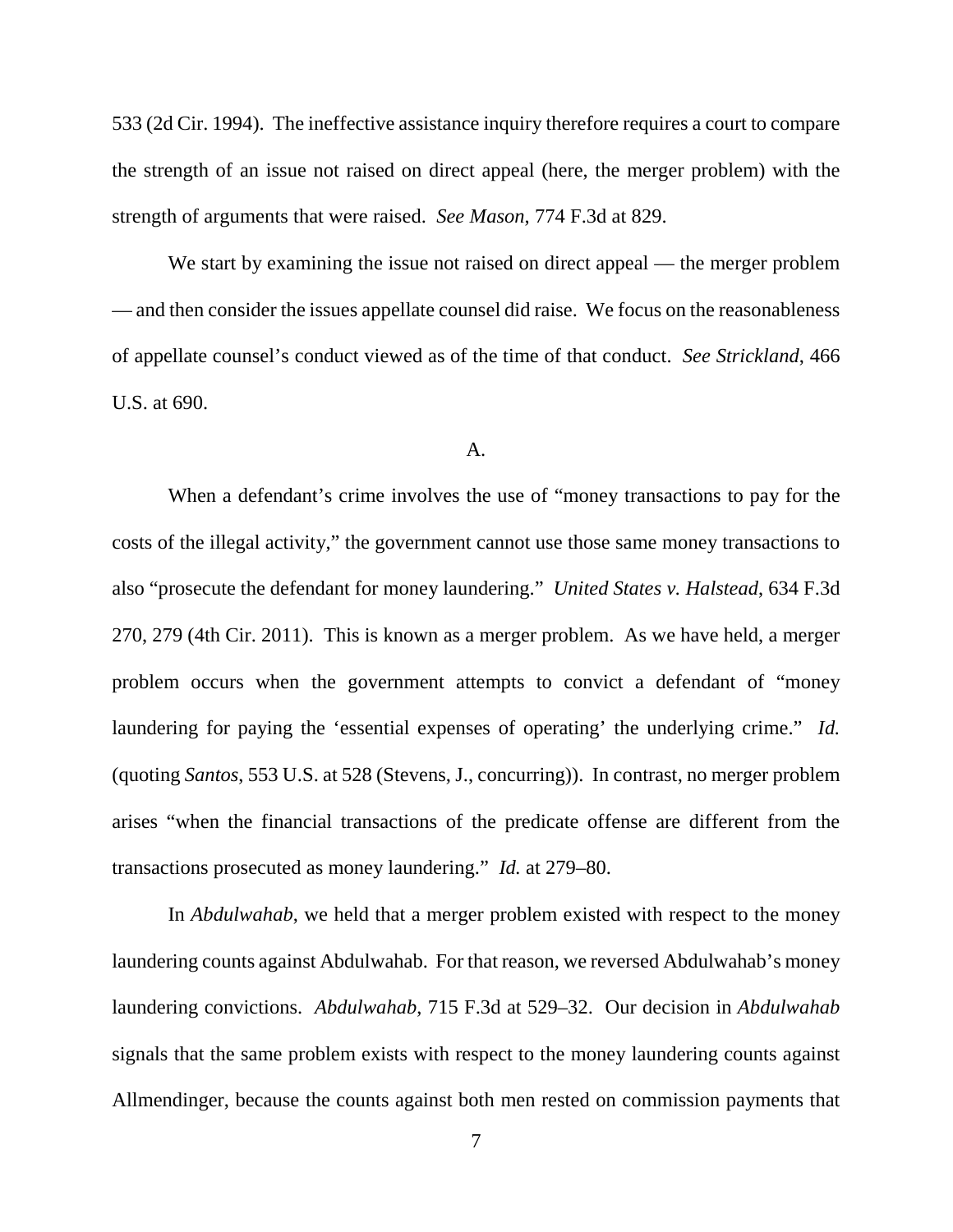they made to a sales agent, who sold  $A \& O$  products to investors. As we explained in *Abdulwahab*, these payments "were for services that played a critical role in the underlying fraud scheme in that it was the promise of payment for services rendered that enticed [the sales agent] to obtain investors for A  $\&$  O." Thus, "the commission payments were essential expenses of the illegal activity." *Id.* at 531.<sup>[2](#page-7-0)</sup>

Nevertheless, a "fair assessment of attorney performance requires that every effort be made to eliminate the distorting effects of hindsight," *Strickland*, 466 U.S. at 689, and so our analysis must focus on the strength of the merger argument at the time that Allmendinger's appellate counsel failed to raise it.

The Government maintains that because we published our decision in *Abdulwahab* after Allmendinger's appeal had concluded, it "was not guaranteed" that this issue would prevail when Allmendinger's appellate counsel made his arguments on direct appeal. Appellee Br. at 15. But in fact, given our circuit precedent, at the time appellate counsel

<span id="page-7-0"></span><sup>&</sup>lt;sup>2</sup> The money laundering statute under which Allmendinger and Abdulwahab were convicted criminalizes "financial transaction[s]" involving the "proceeds" of an illegal activity. *See* 18 U.S.C. § 1956(a)(1). But the statute does not define "proceeds," and so it leaves unclear whether this term means "receipts" or "profits" of the underlying crime. *Abdulwahab*, 715 F.3d at 529. If "proceeds" means "receipts," then a defendant engaged in underlying activity could be convicted under the money laundering statute "for paying the essential expenses of operating the underlying crime." *Id.* at 530. Accordingly, where a merger problem arises, we have interpreted the term "proceeds" to mean "profits" in order to avoid merger. In 2009, Congress amended the money laundering statute to define "proceeds" as "any property derived from or obtained or retained, directly or indirectly, through some form of unlawful activity, including the gross receipts of such activity." Fraud Enforcement and Recovery Act of 2009, Pub. L. No. 111–21, § 2(f), 123 Stat. 1617, 1618 (codified at 18 U.S.C. § 1956(c)(9)). Because the Government charged Allmendinger with participating in illegal activities before this amendment, the prior version of the statute applies. *See Abdulwahab*, 715 F.3d at 531 n.8.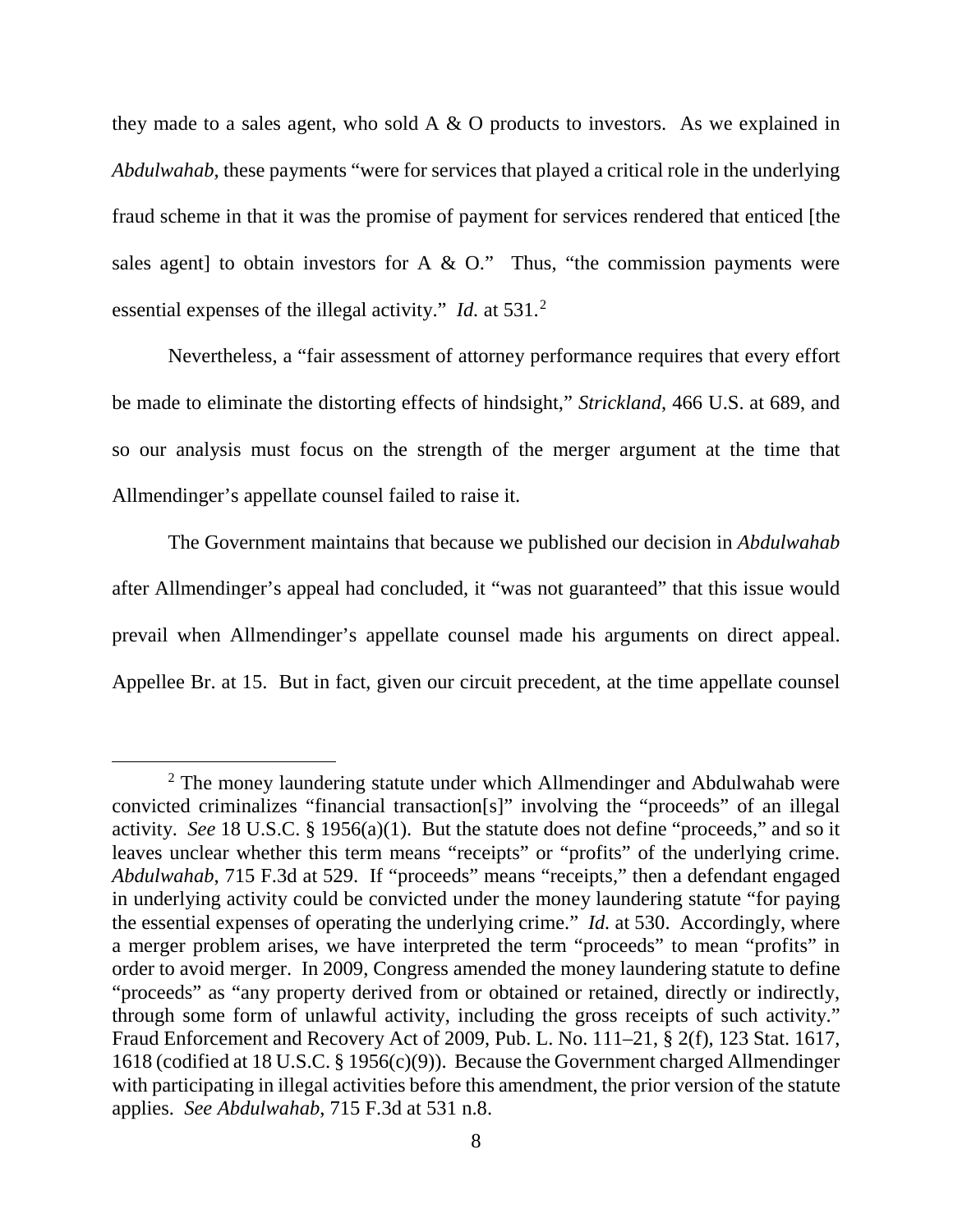decided not to raise the merger argument, that argument had a near-certain likelihood of success. In a 2011 opinion — issued more than one year before Allmendinger's counsel filed his opening appellate brief — we explained that, "when the illegal activity includes money transactions to pay for the costs of the illegal activity, a merger problem can occur if the government uses those transactions also to prosecute the defendant for money laundering." *Halstead*, 634 F.3d at 279. We further clarified that "[a]n individual cannot be convicted of money laundering for paying the essential expenses of operating the underlying crime." *Id.* (internal quotation marks and citation omitted).

In *United States v. Cloud*, 680 F.3d 396 (4th Cir. 2012), which we issued roughly two months before Allmendinger's counsel filed his opening appellate brief, we revisited the merger issue. [3](#page-8-0) Citing *Halstead*, we concluded that a merger problem existed, because the money laundering convictions at issue in *Cloud* were "based on payments to recruiters, buyers, and other coconspirators for the role each person played in the mortgage fraud scheme." *Cloud*, 680 F.3d at 406. Given our precedent at the time, the merger issue thus had a strong chance of success had Allmendinger's counsel raised it on direct appeal.

<span id="page-8-0"></span><sup>&</sup>lt;sup>3</sup> We need not determine whether appellate counsel necessarily renders deficient performance for failing to consider a Fourth Circuit decision issued only two months before an opening brief is due. Our decision in *Halstead* already provided a strong basis for claiming that a merger problem existed. At oral argument, the Government resisted the idea that Allmendinger's appellate counsel was unaware of our decision in *Cloud*. *See* Oral Argument at 15:35–45, http://coop.ca4.uscourts.gov/OAarchive/mp3/17-6447- 20180509.mp3 ("I don't necessarily think we can read [appellate counsel's] affidavit as saying [he] did not factor in subsequent Fourth Circuit decisions in *Cloud* and *Halstead*."). And Allmendinger's appellate counsel himself stated (in his declaration) that his decision not to raise the merger issue was strategic, not ill informed.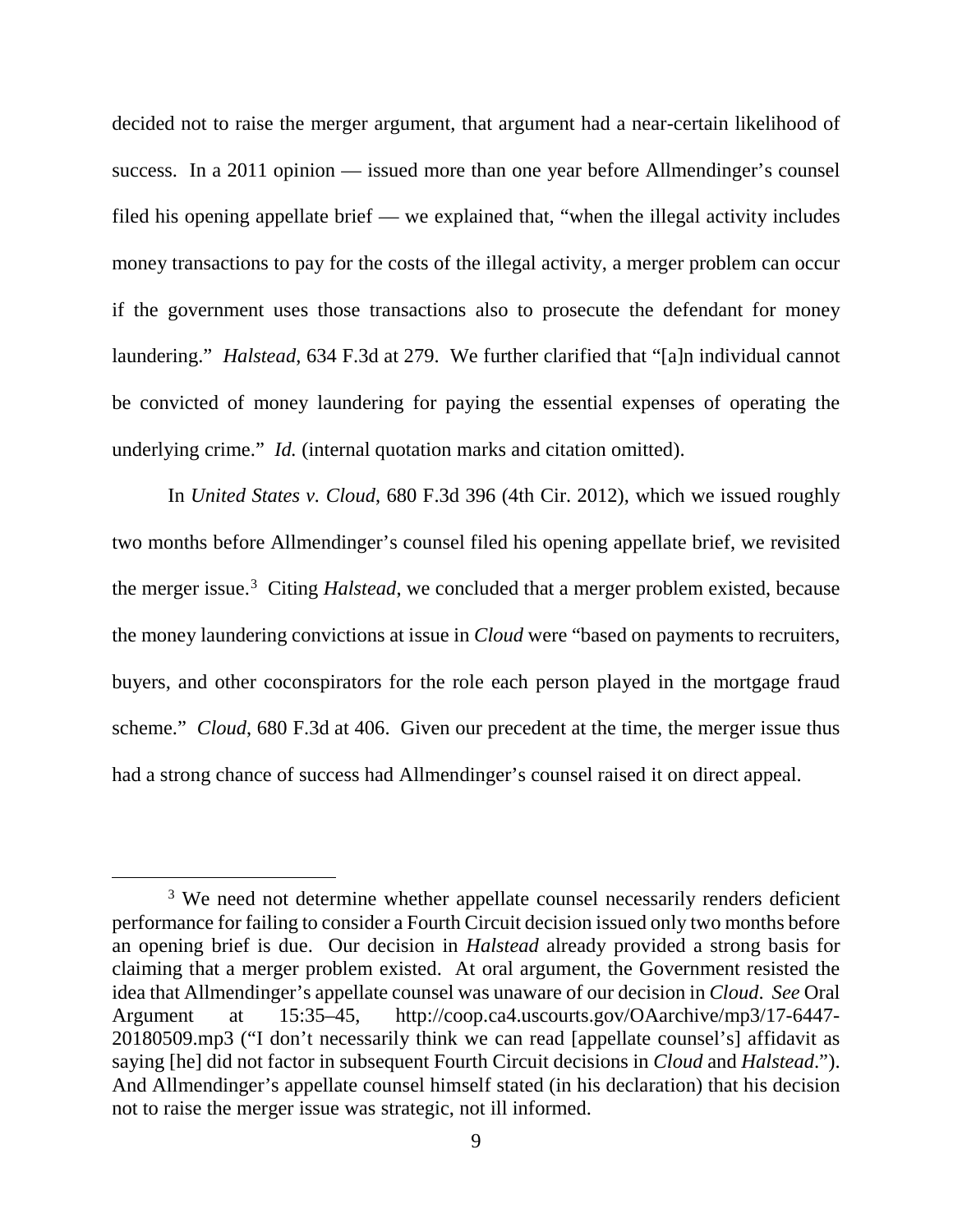While the merger issue had a near-certain chance of success on appeal, it is equally clear that the contentions raised by Allmendinger's appellate counsel did not. Indeed, the Government does not even argue that these contentions were stronger than the merger issue.

With respect to Allmendinger's conviction, appellate counsel claimed the district court erred in altering the superseding indictment before providing it to the jury. The revisions reflected a narrower conspiracy than the one charged in the superseding indictment. For instance, the amended superseding indictment moved up the date on which the conspiracy ended and reduced the losses suffered by A & O investors. *Allmendinger*, 706 F.3d at 336. Given these changes, appellate counsel claimed that the jury had convicted Allmendinger of a conspiracy materially different than the one charged in the indictment, in violation of the Fifth Amendment. Unlike the merger contention, this argument faced significant obstacles, as longstanding precedent holds that amendments to an indictment generally do not violate the Fifth Amendment if, like the amendments here, they *narrow*, rather than broaden, the charges. *See, e.g.*, *United States v. Miller*, 471 U.S. 130, 144 (1985).

Appellate counsel also attacked Allmendinger's sentence as substantively and procedurally unreasonable. Before us, the Government concedes — correctly, in our view — that challenging Allmendinger's sentence as substantively unreasonable was a long shot. Oral Argument at 18:25–40, http://coop.ca4.uscourts.gov/OAarchive/mp3/17-6447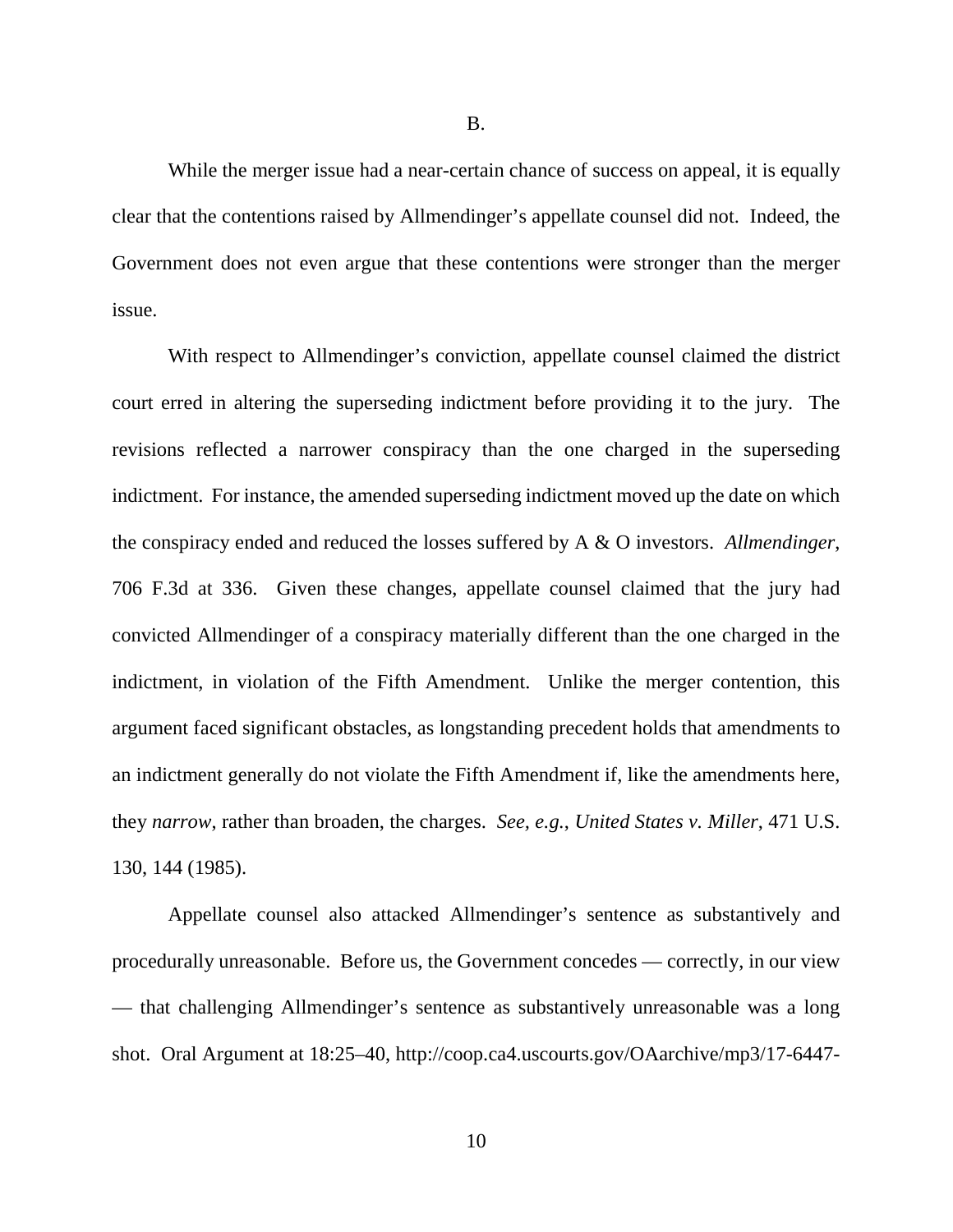20180509.mp3. Thus, it is clear the merger argument was "clearly stronger" than the substantive unreasonableness claim. *See Mason*, 774 F.3d at 829.

With respect to procedural unreasonableness, appellate counsel first argued that the district court erred in calculating the amount of loss attributable to Allmendinger. Counsel principally claimed that although Allmendinger made misrepresentations to attract investors' money, he did not agree to join a criminal scheme that led those investors to lose money. *See Allmendinger*, 706 F.3d at 340–42. But we have long held that, for sentencing purposes, a defendant may be held accountable for the reasonably foreseeable acts of others taken in pursuit of the criminal activity that the defendant agreed to join. *See United States v. Gilliam*, 987 F.2d 1009, 1012–13 (4th Cir. 1993). That clearly extends to the losses at issue here.

Regarding the scope of the conspiracy, the district court found that Allmendinger was a principal architect of a fraudulent scheme pursuant to which A & O representatives lied to investors to attract their money and then lied again by telling investors that A & O would use their money to pre-pay policy premiums (ensuring the policies would not lapse) when in fact the money was used by Allmendinger as a personal "piggy bank." *Allmendinger*, 706 F.3d at 341. The court also found that Allmendinger knew, after he left A & O in 2007, that "the mode of operation" that he "had set in motion would continue." *Id.* at 340–42. In light of these findings, appellate counsel did not have a near-certain chance of success when arguing that the decision not to pay policy premiums, which occurred after Allmendinger left A  $\&$  O and caused A  $\&$  O investors to lose money, was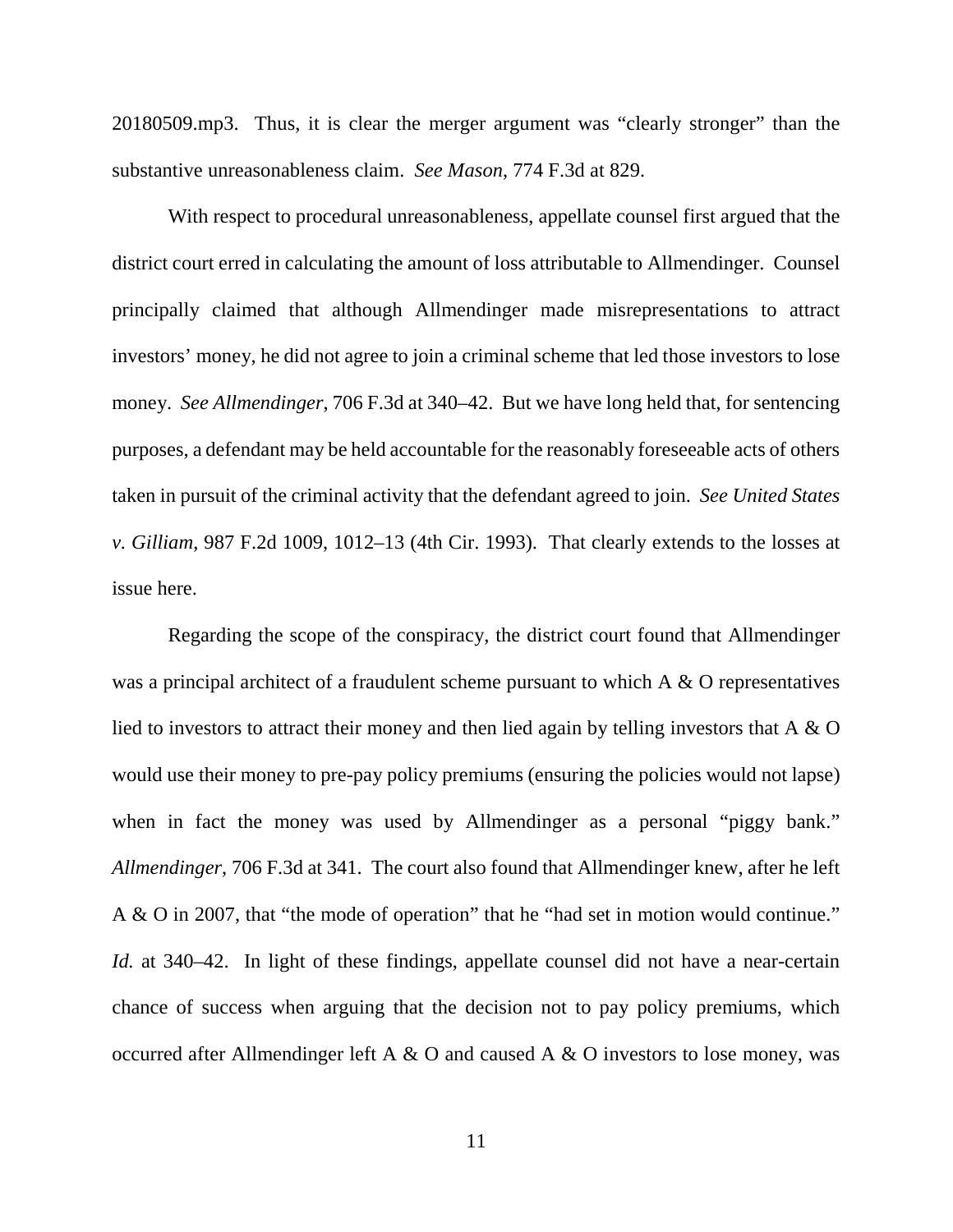not a reasonably foreseeable act taken by co-conspirators in pursuit of the criminal activity Allmendinger had agreed to join.<sup>[4](#page-11-0)</sup>

Appellate counsel also claimed that the sentence was procedurally unreasonable, because the district court did not address counsel's argument that the sentence created an unwarranted disparity with similarly situated defendants. *See* 18 U.S.C. § 3553(a)(6). But a court's explanation of its sentence "need not be elaborate or lengthy." *United States v. Carter*, 564 F.3d 325, 330 (4th Cir. 2009). Rather, the court need only "set forth enough to satisfy the appellate court that [the court] has considered the parties' arguments and has a reasoned basis for exercising [its] own legal decisionmaking authority." *Rita v. United States*, 551 U.S. 338, 356 (2007). Here, the district court heard argument on unwarranted disparities from both sides and stated it was specifically considering this factor when imposing its sentence. Allmendinger's likelihood of prevailing on a claim of procedural error in these circumstances was thus far from certain.

<span id="page-11-0"></span> <sup>4</sup> Appellate counsel further claimed that no losses could be attributed to Allmendinger because investors would not have lost money but for fraud by A & O's bond holder. *See Allmendinger*, 706 F.3d at 342–43 & 343 n.5. Counsel relied solely on *United States v. Hicks*, 217 F.3d 1038, 1049 (9th Cir. 2000), for the proposition that "losses caused by intervening, independent, and unforeseeable criminal misconduct of a third party" may not be used to calculate a defendant's loss amount. But other circuits have disagreed with this view. *See, e.g.*, *United States v. Jimenez*, 513 F.3d 62, 87–88 (3d Cir. 2008). Accordingly, prevailing on this point was no certainty. Additionally, appellate counsel claimed that even though the district court granted a variance, it erred in failing to consider a downward departure on the basis that the loss amount overstated the seriousness of the offense conduct. *Allmendinger*, 706 F.3d at 343. It is hard to conclude that this contention has any merit at all. *See United States v. Disodado-Star*, 630 F.3d 359, 364–66 (4th Cir. 2011).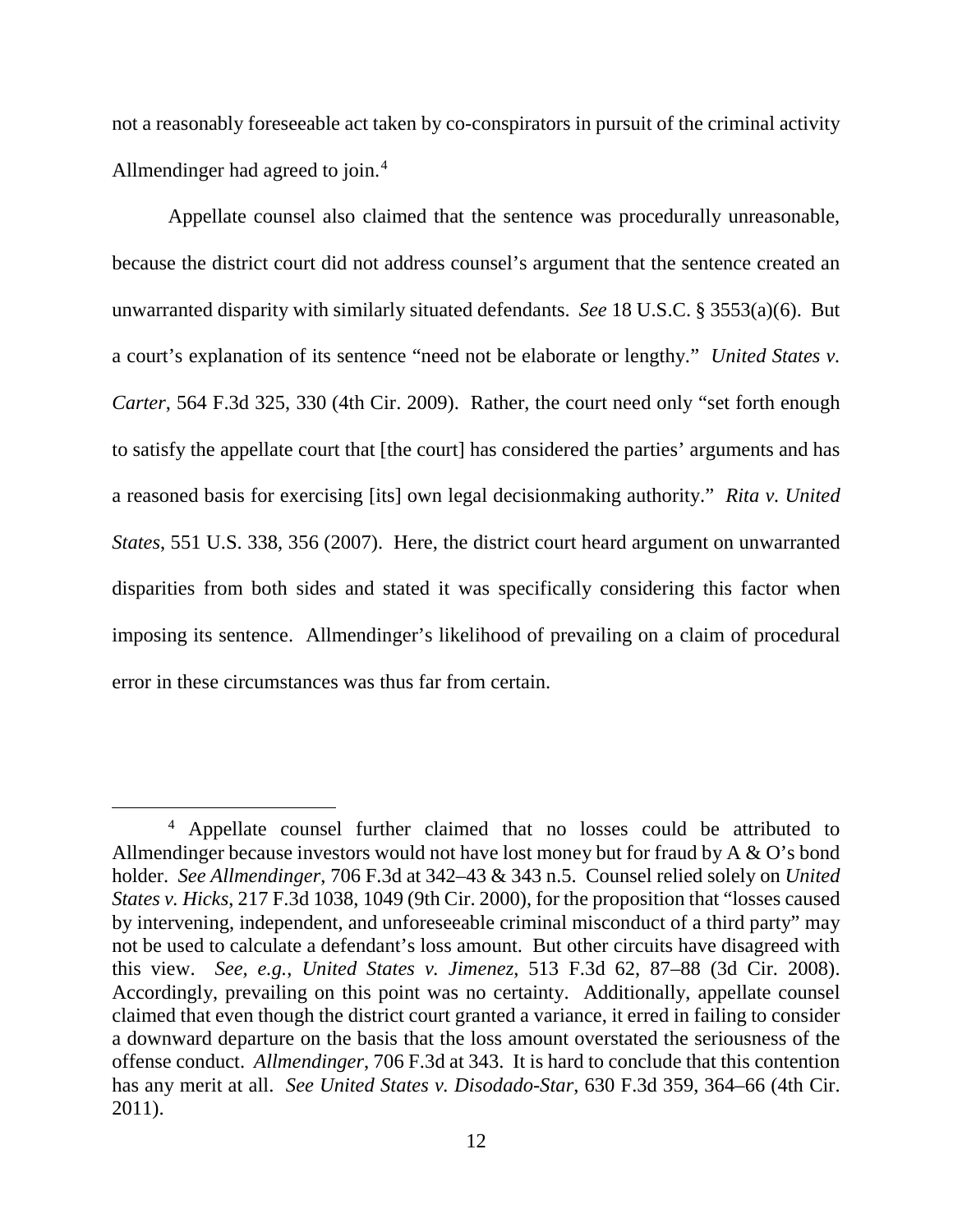Even if the omitted merger issue was "clearly stronger" than the claims actually raised by appellate counsel, the Government contends that appellate counsel's performance was not deficient because it reflected a strategic decision. We will assume (but not decide) that counsel may perform adequately if he has a "strategic reason" for not raising a "clearly stronger" claim. Even so, counsel's actions still must pass the test of reasonableness; not every purported "strategic reason" will do. *See Bell*, 236 F.3d at 164; *see also United States v. Mannino*, 212 F.3d 835, 843 (3d Cir. 2000) (noting that a court need not credit counsel's affidavit if "sound reasons" exist for not doing so).

In his sworn statement, Allmendinger's appellate counsel explained that he considered raising the merger issue but ultimately opted not to do so, because he did not believe that reversal of the money laundering convictions would alter his client's sentence. Instead, he chose to "focus" the appellate court on "the strongest grounds for appeal that might result in the reversal of all counts or could have a significant impact on the sentence." The Government endorses this theory in this appeal.

This purported strategic rationale rests on a faulty foundation. Neither appellate counsel nor the Government explains why, at the time of Allmendinger's appeal, it was reasonable for counsel to believe that overturning two counts of money laundering (which together accounted for 160 months of a 540-month sentence) would have no effect in resentencing proceedings. We can discern none from the record. When sentencing Allmendinger, the court suggested a 540-month sentence was appropriate, and it imposed count-specific sentences (running consecutively) to reach that total. At that time, the court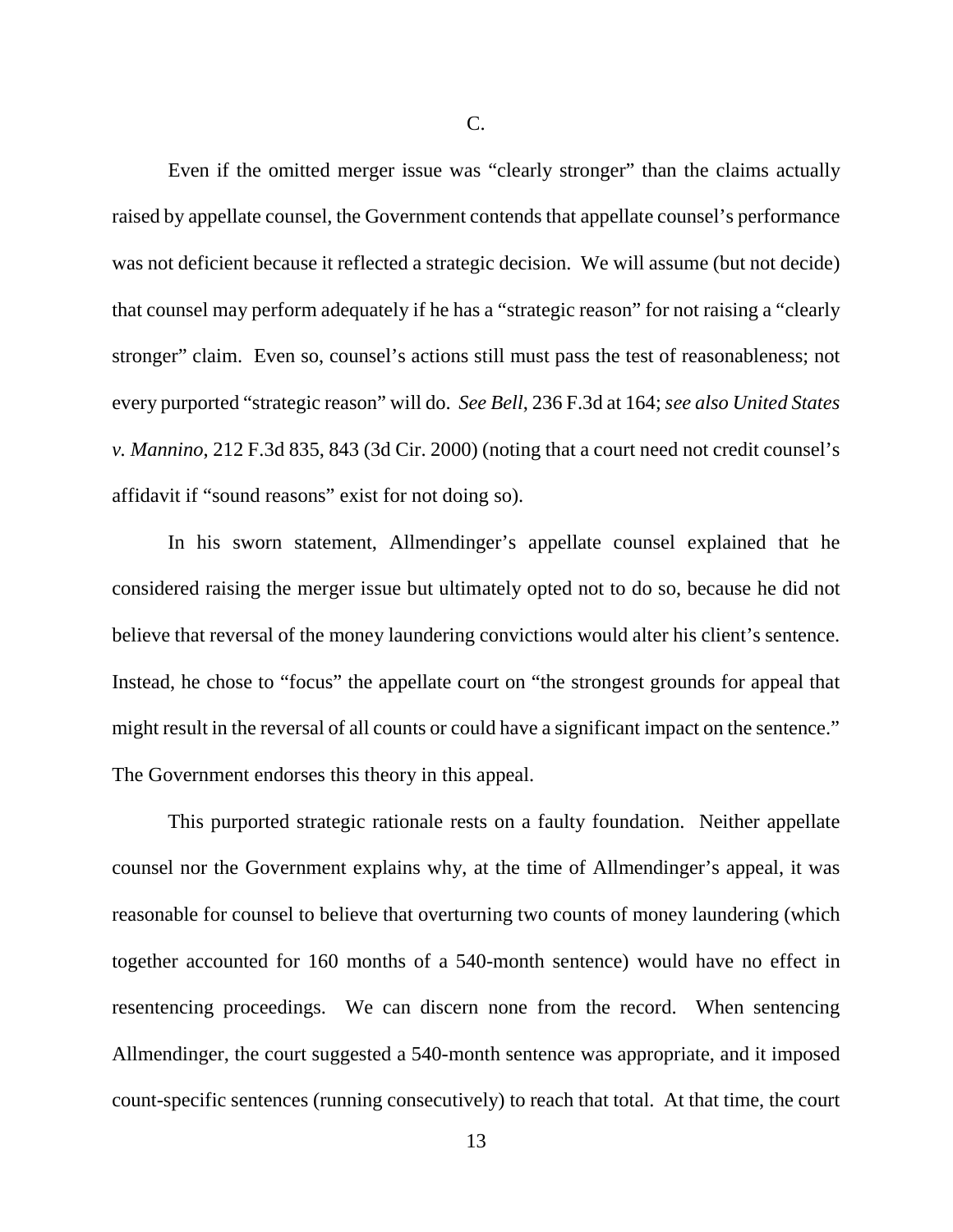did not in any way indicate that it would impose the same sentence in the absence of the two money laundering convictions.

The Government relies on the fact that, in these § 2255 habeas proceedings, the district court stated that it would have imposed the same sentence even if counsel *had* raised the merger problem on direct appeal and we had reversed the money laundering convictions. The Government also notes that, after we reversed the money laundering convictions in Abdulwahab's companion case on direct appeal, the district court imposed the same sentence. Reliance on these facts is misplaced, because we examine appellate counsel's performance at the time of the appeal, not in the light of subsequent events. *See Mason*, 774 F.3d at 828.

The Government also defends counsel's omission of the merger claim on the ground that reversing the money laundering counts would not have changed the applicable Guidelines range. Even if true, we reject the notion that it was reasonable for appellate counsel to assume, at the time of direct review, that the sentencing court would impose the same sentence in the face of the elimination of two counts of conviction.

Finally, we find it difficult to accept appellate counsel's purported strategic rationale in light of its application here. Appellate counsel asserts in his declaration that he wanted to focus on the arguments most likely to have a "significant impact" on Allmendinger's sentence. Implicitly, then, he maintains that he believed that prevailing on any claim that he did raise — including the argument that the district court procedurally erred in failing to adequately explain the sentence it imposed — was *more likely* to result in a "significant" sentence reduction on remand than reversal of the two money laundering counts. Tellingly,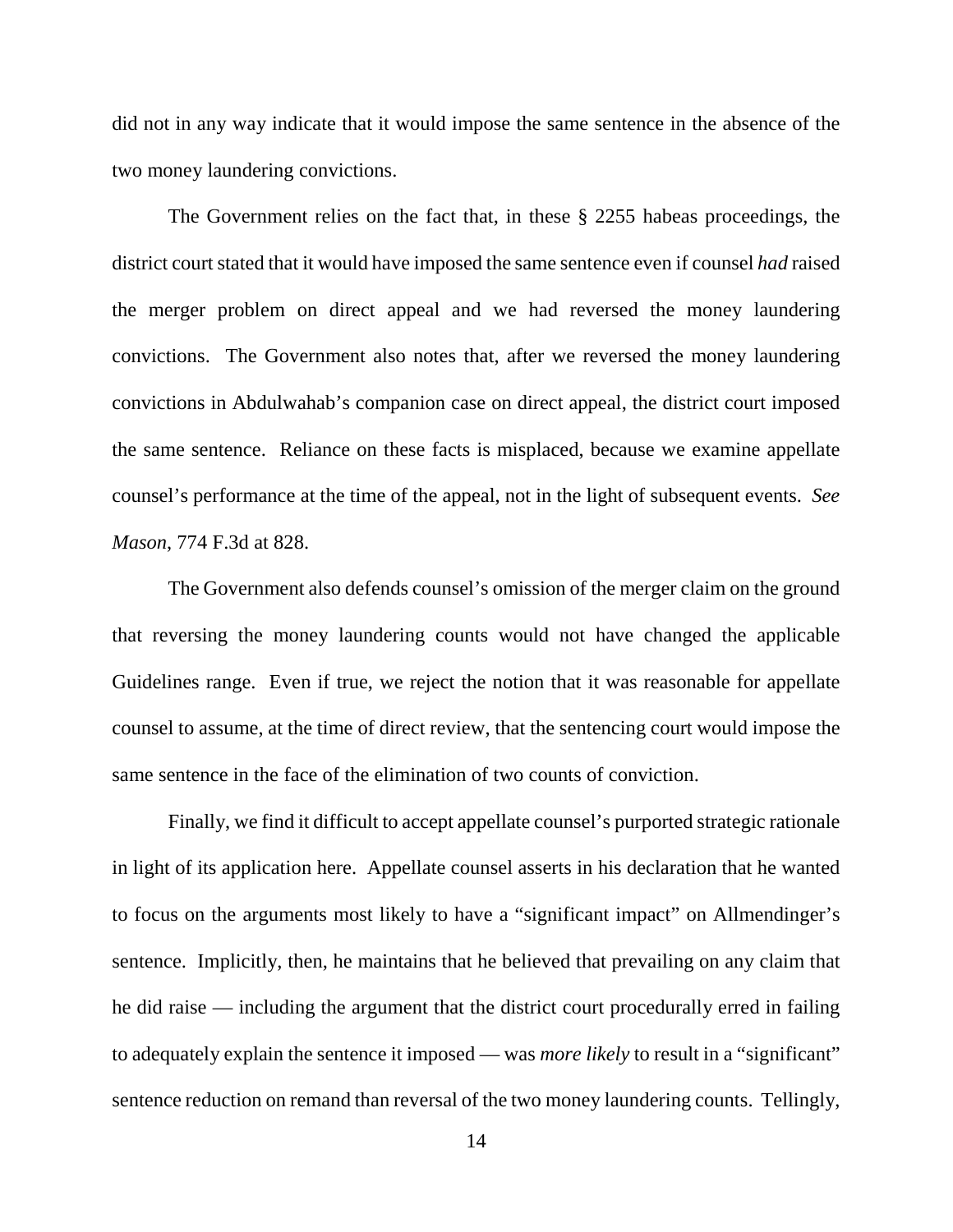neither appellate counsel nor the Government even attempt to explain why that would be so. It seems to us that this procedural-error claim in particular would be less likely to result in *any* change to the sentence than an argument that would lead to the reversal of the money laundering counts.

Because merger constituted a "clearly stronger" argument than the issues raised on direct appeal, and because appellate counsel does not identify any true strategic rationale for failing to raise merger, we hold that appellate counsel's performance was deficient.

## III.

Under the second *Strickland* prong, Allmendinger must establish that his appellate counsel's deficient performance caused him prejudice. *See Strickland*, 466 U.S. at 687. The district court concluded that Allmendinger failed to show prejudice because, even if appellate counsel had raised merger on direct appeal (and secured a reversal of the money laundering convictions), the district court would have imposed the same sentence. The Government adopts this position before us, claiming that Allmendinger must show that a reversal of the money laundering convictions would have changed his sentence on remand.

But this is not the correct standard for assessing prejudice. Whether the sentence would change on remand does not control the *Strickland* prejudice inquiry in the context of alleged ineffective assistance *on appeal*. What matters is whether, had counsel raised the merger problem on direct appeal, we likely would have reversed the money laundering counts and remanded to the district court for resentencing. *See Smith v. Robbins*, 528 U.S. 259, 285–86 (2000) (noting that to show prejudice, the individual alleging ineffective